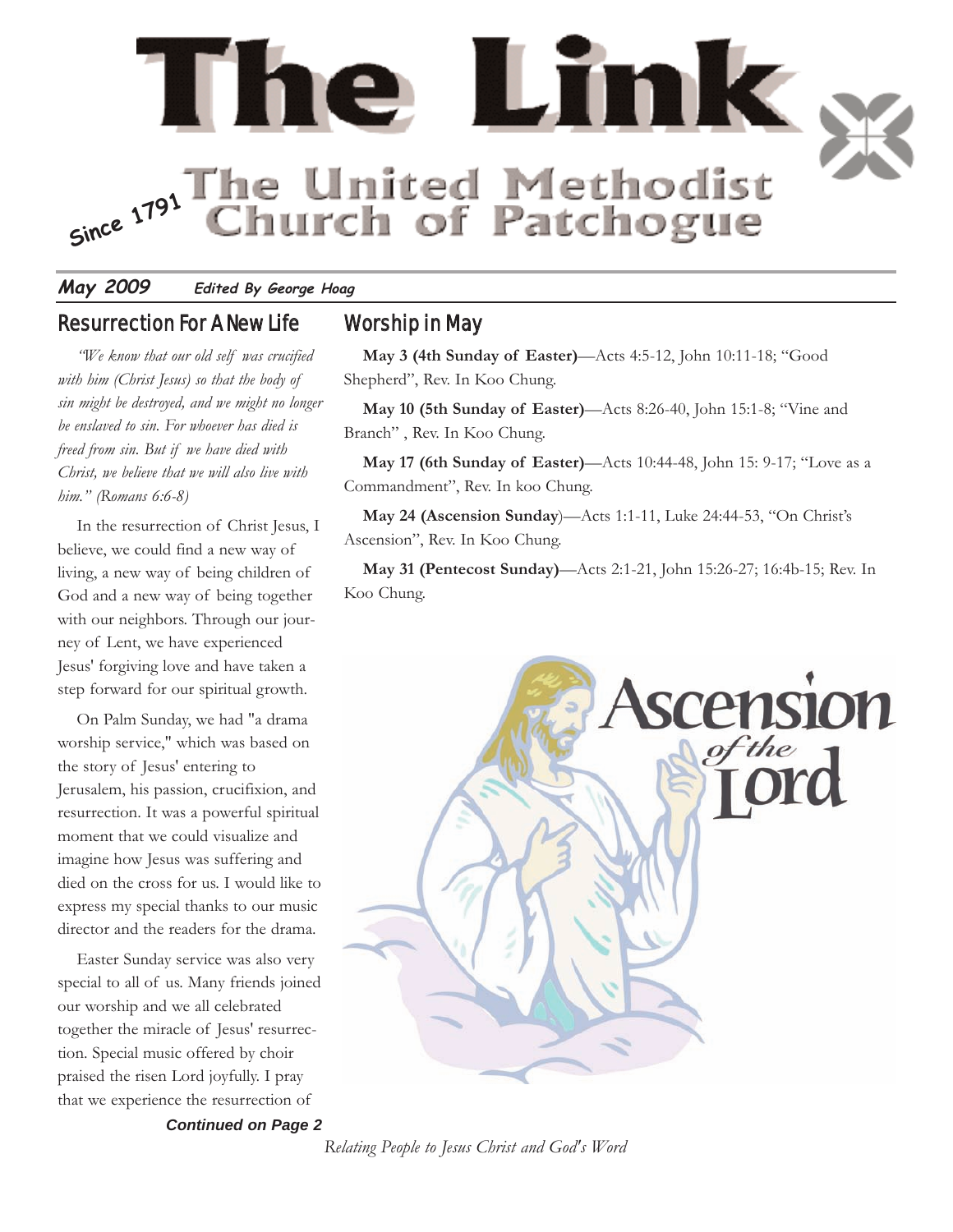# Circle of Concern *Guidance:*

Lisa D., Barbara McAllister, Joe Brentlink, David & Lori Purificato, Ray Gallo, Ray Clark, Maj. Don Cornwell stationed in South Korea, Cat Placement and Rescue, Brenda Bonfe D'Angelo, Christy Wood, Lois Wood, Samantha, Michael Dellazizzi and family, Michael Amarati, Philip Demacos, Pat, Joanne.

#### *These Who are Hospitalized:*

Esther Davies, Josh Boneventure, Christine Quinn's cousin Frank, Nana Grace, Nancy Marshall, Howard Alt who fell and is seriously injured, Baby Joseph, Mary Siino & Al Bonfe in Florida hospitals.

#### *These at Home:*

Betty Hansley, Cliff McLean, Joan Welsh, Joseph Weinzettle, Eric & Pat Carlson, Nancy Rogers, Martha Campanile, Natalie Burnett-Lynch, Kathleen Chodorski, Philip Crandall, Kyra McCarthy, Lucille Barthelme, Debi DelRossi, Belle Barile, Tom Furman, Lisa Lopez, Dorotea Sanchez, Mary Jones, Ruth Masem, Shirley Scalice, Florence Carde, Frank Westerland, Elizabeth Biederman, Paul Rice, Grace Richardson,(Diane Adone's mother), John, and Mike Welsh.

### Bishop Thanks Obama For Immigration Reform Focus

(UMNS)A United Methodist bishop is applauding the White House for upcoming conversations on comprehensive federal immigration reform, which could affect some 12 million illegal immigrants in the United States.

President Barack Obama announced this week that his administration would begin discussions on immigration reform later this year, and published reports indicate that the administration would collaborate with a bipartisan, diverse group of experts to help build the framework for legislation.

"As United Methodists, we believe that immigration is a human rights issue that needs serious attention," said Phoenix Bishop Minerva Carcaño in an April 13 statement thanking Obama for putting immigration reform on his agenda for 2009. She indicates her readiness to assist the president in immigration reform work because it "would truly serve the common good."

Carcaño, also the chairwoman of the United Methodist task force on immigration, said the church stands "firmly in believing that the inherent value of all immigrants means that all of their civil liberties should be respected and maintained regardless of their legal status. We believe, however, that our present immigration policies violate these basic rights."

#### **White House objectives**

The Obama administration wants to preserve the integrity of the country's borders and support additional personnel, infrastructure and technology on the border and at ports of entry, according a White House Web site. It wants to fix the immigration system by removing incentives to enter the United States illegally, to bring people out of the shadows and to work with Mexico to cut down on illegal immigration.

# Resurrection (from Page 1)

Jesus Christ as not only an event after death but also the reality of our daily lives.

We also had a great joy on Easter Sunday. We had seven people (Kathleen Hamann, Chad Hamann, Elizabeth Oliva, Dean Butera, Tom Reed, Lucy Reed, Debbie Watson) who became members of our church. We truly welcome our new members in God's love and hope that they can be more nurtured and more loved in our faith community.

I would like to encourage all of you to focus more on building our church as a community of care in this month, observing Mother's day on the second Sunday of May.

Honoring mothers and families in individual unit, I want you to think about how we all are the members of God's family and how we all can build the church family in God's love and caring. May God bless all of you.

#### *—In Koo Chung*

The administration says the number of undocumented immigrants in the country has increased more than 40 percent since 2000, and annually more than a half-million people enter the United States illegally or overstay their visas. In addition, recent federal raids "only netted 3,600 arrests in 2006 and have placed all the burdens of a broken system onto immigrant families," according to the White House.

Bill Medford, a staff member of the United Methodist Board of Church and Society, said that while the president has not given any particulars, "the fact that he is talking about it is extremely helpful and very appreciated."

> *—Linda Green, United Methodist News Service*

*Lift up your church with your prayers, presence, gifts and service.*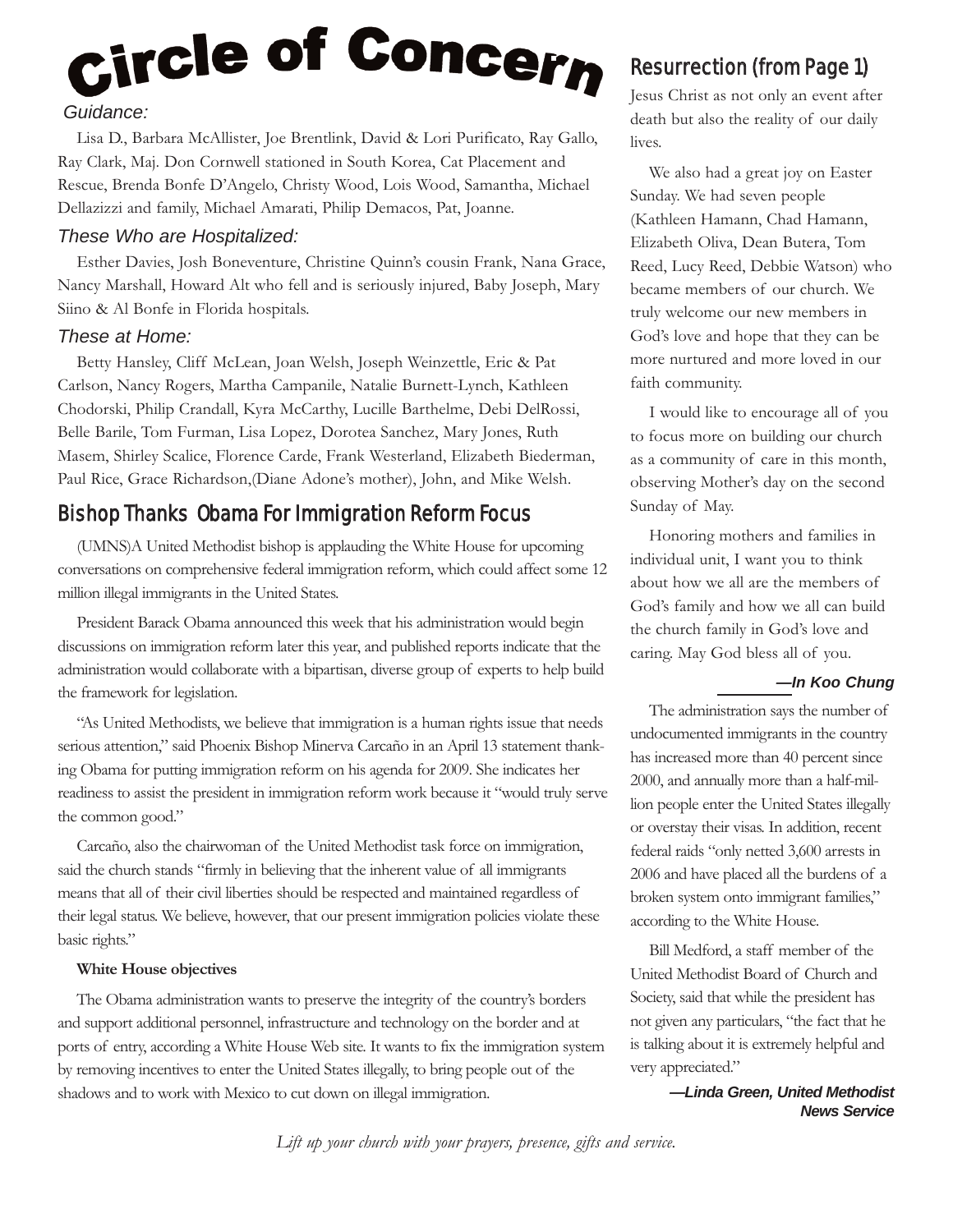#### Stewardship

What a success!! A generous sacrifice by an anonymous parishioner provided our church with a Matching Grant of \$10,000. You, the congregation, raised that amount in about three months. This gift came to us at a time when we needed it the most. A belated insurance bill for three quarters of last year and the 1st quarter of this year fell on us. Kathy Wells, our Treasurer and Tom Bracken, our Recording Secretary, worked tirelessly to pay the bills during these trying times. The matching grant will help pay these outstanding bills.

If you would like to help in counting on Sundays, Rev. Chung has asked Tom to coordinate the counters for each Sunday. Please let him know you would be willing to assist. This is a greatly needed task. We can use your talents in this area.

We want to thank our sexton, Ray Henson, for always going that extra mile for us. When the old oil tank did not pass the county inspection, he coordinated the government and contractor bids. With the help of Ted Davies, Steve Rice, and others, he has carried this process through to the removal of the tank by Swezey Oil on April 22, 2009. When the bathroom sink at the parsonage became fully clogged, Ray had to totally dismantle the drain right to the septic line to replace it. Thank you Ray!!

Thanks to Bob Prince and many volunteers, the Palm Sunday Breakfast was a great success. This yearly fundraiser provided \$350 for the church.

For our Passion week, we are grateful to Debbie Kolacki, who generously donated a beautiful banner for the

front of the church which denoted our services for Easter week. This can be used each year to come.

We had services Maundy Thursday and Good Friday. Our church was a beehive of activity. On Good Friday morning, Bob Prince and volunteers sold Easter plants. Lenny Pearson and Steve Rice cleaned up the grounds around the church between selling. Then between 12 and 3pm, Debbie Kolacki and Barbara Becker provided a prayer vigil with scripture to remind us of Christ's sacrifice for us. In the evening Ernest Ipke presented a moving program of the Stations of the Cross with readers and candles representing each station.

Easter Saturday found many stalwart members selling plants in front of the church in the rain. Although the rain did not abate for the entire day, people still came out to purchase flowers.

Easter Sunday was glorious. Thanks to Geri Sheridan and many volunteers from the plant sale, our sanctuary looked divine. Geri coordinates the Sunday altar flowers all year long. Our growing choir, under the leadership of Martha Campanile provided inspirational music. Pastor Chung's sermon to the 200 plus parishioners spiritually uplifted us. Thank you, Pastor Chung, for the re-birth of our church.

Our annual Golf Outing will be in the morning of May 4, 2009. This is one of our big fund raisers and will be fun for all who participate. Linda Werner is coordinating the theme baskets for the event. Let her know if you can donate a basket.

Steve Rice has been collecting items for the Church yard sale to be held on Saturday, May 2.. If you have items

please contact the office at 475-0381 or Steve directly at 445-7977. Last fall we had a great yard sale and raised nearly \$l000.

Remember the new Church Photo Phone Directory. Appointments for having your family photos taken can be reserved by calling the office at 475- 0381, or signing up in Wesley Hall on Sundays after church.

Photos will be taken on Friday, May 8, 3-9 p.m.and all day Saturday, May 9, 10 a.m.–5 p.m. The pictures for the directory are free, and we only have this opportunity every few years. If you cannot make these dates, you may send pictures of your family in digital format and they will be included in the Directory. June Barile is Chair of this endeavor. Thank you, June. If you can help with this project, please contact the church to let June know.

*—Dave Hollowell*



*Relating People to Jesus Christ and God's Word*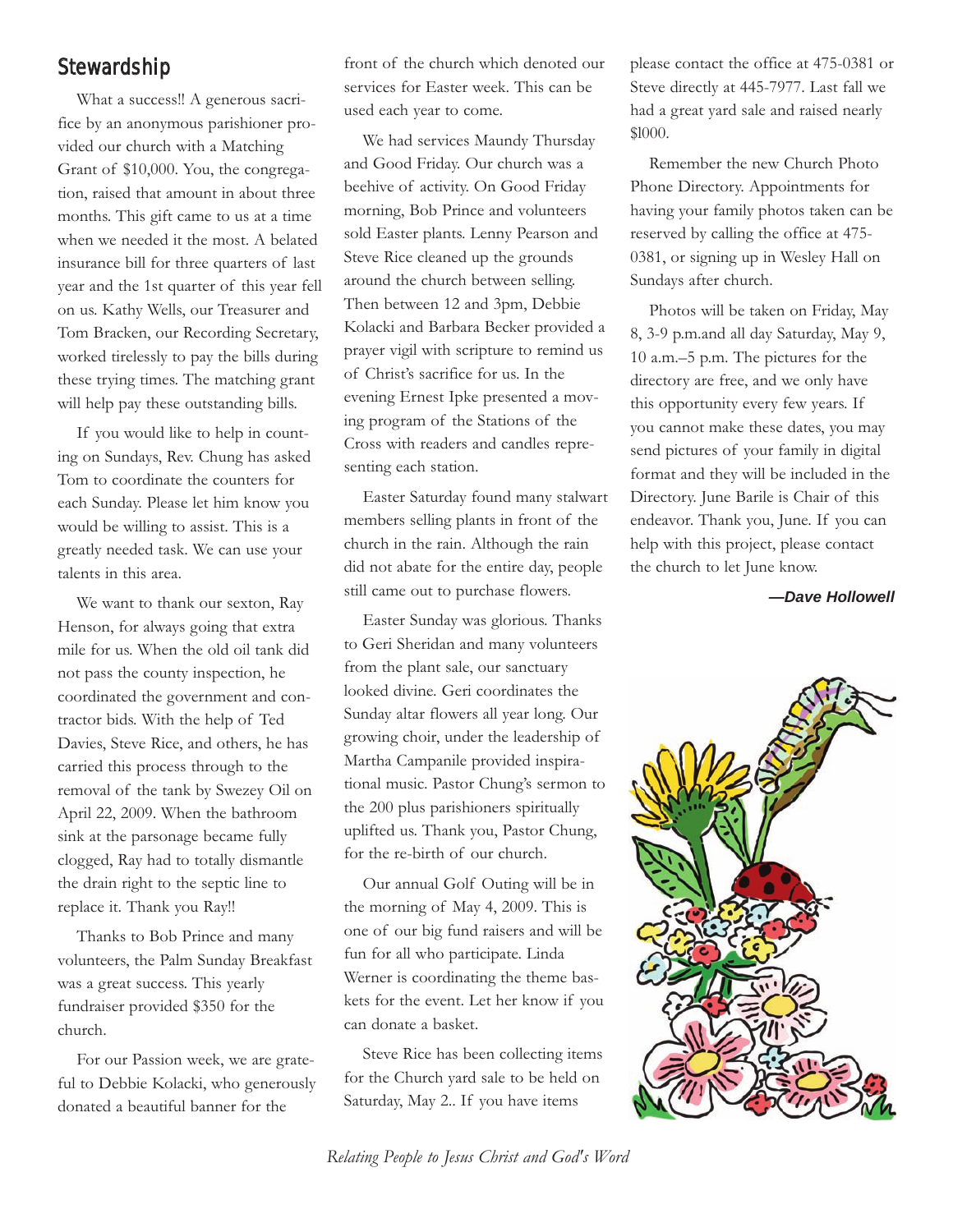# What's Happening in Sunday School



We're continuing with FaithWeaver curriculum which uses a variety of fun and active experiences to help students learn in the ways they learn best. The children "weave faith into life" by applying the Bible to their lives throughout every week. Students walk through the Bible over the course of three years. This spring the children will be learning about the life,

death, and resurrection of Jesus as well as people like Peter and Paul who spread the good news about Jesus to those in the early church.

The church and parents are partners in children's Christian education; research shows that the most powerful influence on children's faith development is the conversations about faith that take place in the home. Parents can make a huge contribution to their children's Christian growth by leading activities and discussions that help make connections and apply what's learned at church to daily life.

Some ways parents can help their children's relationship with Jesus grow include:

•Making attendance at Sunday school a priority in their families.

• Reading the Sunday school take-home papers each week that include ideas for

family discussions and activities that will help cement what the children learn at church.

• Checking out the HomeConnect™ Internet updates at www.faithweaver.com/teachertips.asp (just click on "Teacher Support" then "HomeConnect") for links on the internet that families can explore together to reinforce weekly Bible Points.

# Last Day of Sunday School

June 14 will be the last day of Sunday School and there will be a moving up ceremony for 3rd and 4th graders during the10:00 a.m. service in which 3rd graders will receive a Bible. Also, the children from last year who did not receive Bibles will get them at this time.

Sunday School teachers will also be acknowledged..

*—Debbie Kolacki*

#### Prayer for Our Military Memorial



O Prince of Peace, we humbly ask Your protection for all our men and women in military service. Give them unflinching courage to defend with honor, dignity and devotion the rights of all who are imperiled by injustice and evil. Guard our churches, our homes,

our schools, our hospitals, our factories, our buildings, and all those within from harm and peril. Protect our land and its people from enemies within and without. Instill in the hearts and minds of men and women everywhere a firm purpose to live forever in peace and good will towards all. Amen.



May 16

# Free X-Rays For The Uninsured

Zwanger Pesiri Radiology is offering free radiological services to uninsured Long Island residents. One Sunday each month, they will be open and staffed by volunteers, including radiologists, technologists and receptionists offering a full array of exams, including MRI, MRA, Breast MRI, CTA, Nuclear Medicine, PET/CT, Digital X-Ray, Digital Mammography, Barium Enema, Upper GI Series, Bone Density, Ultrasound, and Biopsy.

To be eligible, patients must have a doctor's referral, live in Nassau or Suffolk County, and not have health insurance. For more information, please visit ZPgivebacksundays.org. To schedule an appointment, please call the volunteer Give Back Sunday line at 631-930-9460.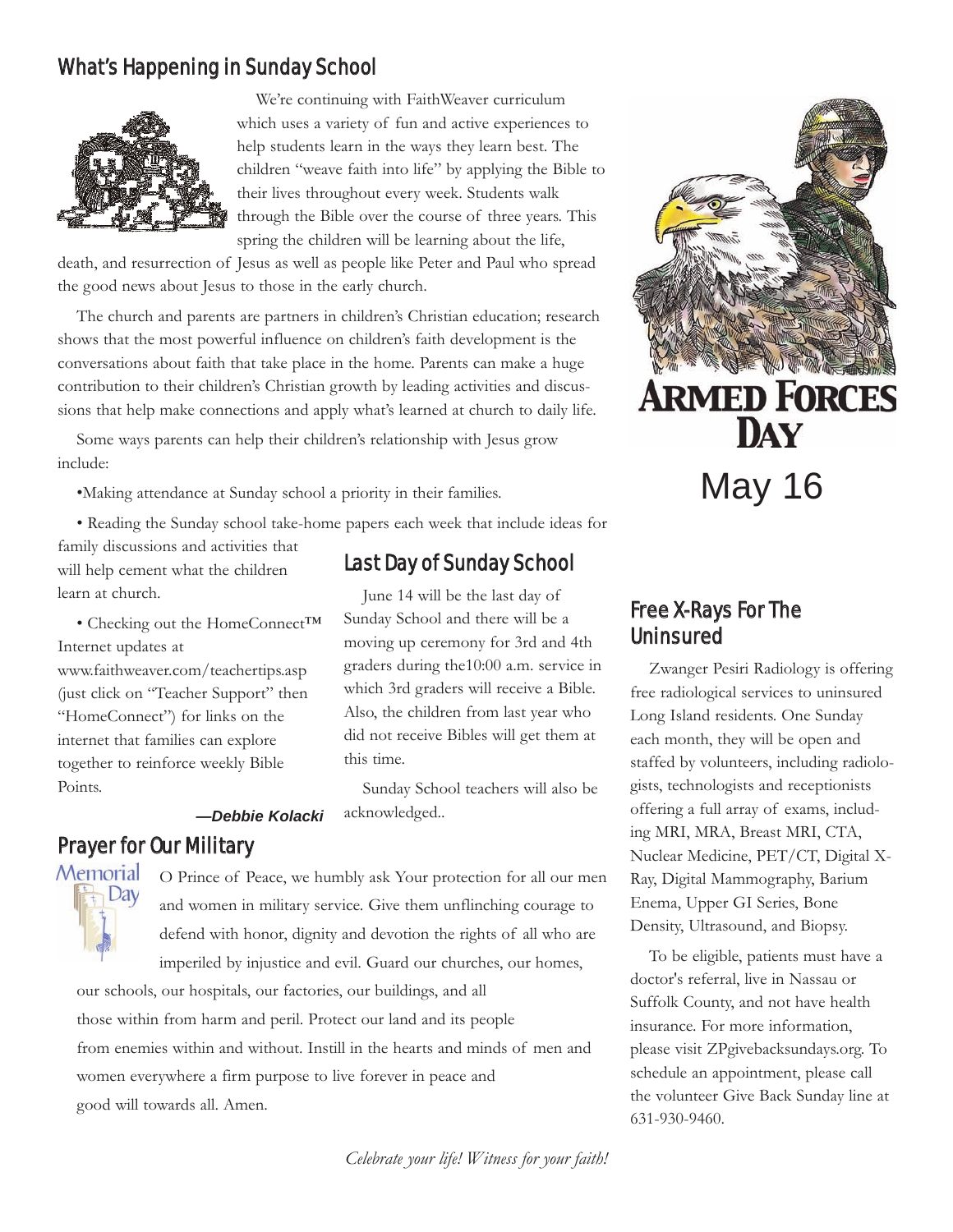# **United Methodist Church of Patchogue May 2009**

| Sun                                                                      | Mon                                                                                      | <b>Tue</b>                                                                          | <b>Wed</b>                      | <b>Thu</b>     | Fri                              | <b>Sat</b>                                                                                              |
|--------------------------------------------------------------------------|------------------------------------------------------------------------------------------|-------------------------------------------------------------------------------------|---------------------------------|----------------|----------------------------------|---------------------------------------------------------------------------------------------------------|
|                                                                          |                                                                                          |                                                                                     |                                 |                | $\mathcal{I}_{\mathcal{I}}$      | $\overline{2}$<br>9 a.m.-3:00 p.m.-<br>Yard Sale,<br>Parsonage                                          |
| $\mathfrak{Z}$<br>10 a.m.-Church<br>School /Communion<br>Worship         | $\overline{4}$<br>8 a.m. Tee off-<br>Golf Classic 2009,<br>Bellport C.C.<br>$7 p.m. -AA$ | 5<br>$10$ a.m.-Noon-<br>Food Pantry<br>$7:00$ p.m.- $AA$<br>7:30 p.m.-<br>Recovery  | 6<br>7:30 p.m.--Bible<br>Study  | $\overline{7}$ | 8<br>Photo Directory<br>Pictures | 9<br>Photo Directory<br>Pictures<br>7:30 p.m.-<br>Soul~Food Coffee<br>House. Music by<br>Dave Pettigrew |
| 10<br>10 a.m.-Church<br>School / Worship<br>$11:30$ a.m.-Finance         | 11<br>$7$ p.m. $-AA$                                                                     | 12<br>$10$ a.m.-Noon-<br>Food Pantry<br>$7:00$ p.m.- $AA$<br>7:30 p.m.-<br>Recovery | 13<br>7:30 p.m.--Bible<br>Study | 14             | 15                               | 16<br>9:30 a.m.-UMW                                                                                     |
| 17<br>10 a.m.-Church<br>School /Worship/<br>7:00 p.m.-Healing<br>Service | 18<br>$7$ p.m. $-AA$                                                                     | 19<br>$10$ a.m.-Noon-<br>Food Pantry<br>$7:00$ p.m.- $AA$<br>7:30 p.m.-<br>Recovery | 20                              | 21             | 22                               | 23                                                                                                      |
| 24<br>10 a.m.-Church<br>School /Worship<br>11:30 a.m. $-$<br>Trustees    | 25<br>$7 p.m. -AA$                                                                       | 26<br>10 a.m.-Noon-<br>Food Pantry<br>$7:00 p.m. -AA$<br>7:30 p.m.—<br>Recovery     | 27                              | 28             | 29                               | 30                                                                                                      |
| 31<br>10 a.m.-Church<br>School /Worship                                  |                                                                                          |                                                                                     |                                 |                |                                  |                                                                                                         |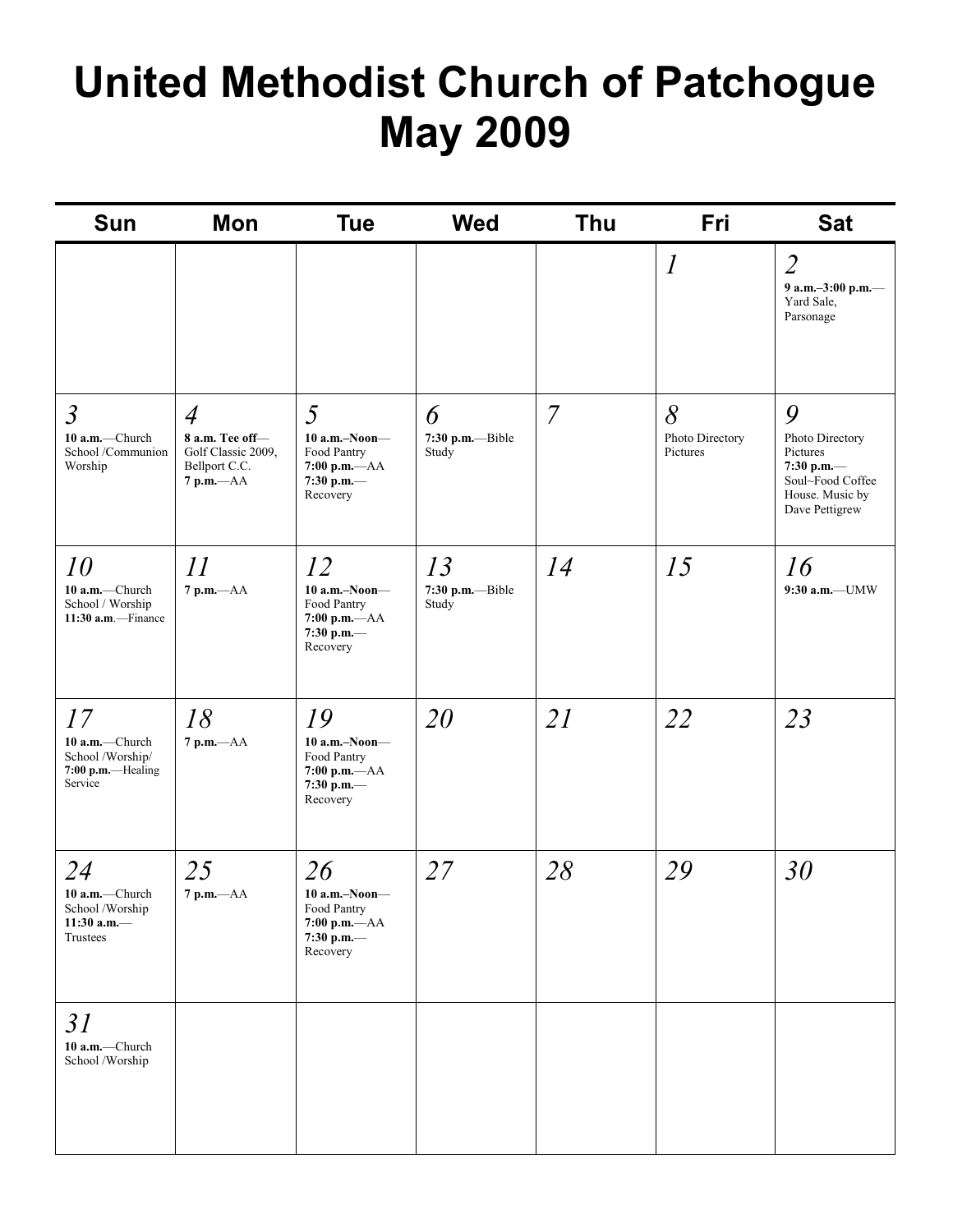# **ASSOCIATE'S GOURMET MARKET**



# GMS DYNAMITS

PUBLIC RELATIONS CONSULTANTS SPECIAL EVENTS PLANNERS

**GERALDINE M. SHERIDAN** 96 EVERGREEN LANE EAST PATCHOGUE, NEW YORK 11772 PHONE/FAX (631) 475-1164

E-mail: gerisheridan@verizon.net



**Financial Advisors** 

Peter G. Halliwell **Business Financial Advisor** Personal Financial Advisor

Bus. (516) 589-5327 Fax (516) 589-3907

American Express Financial Advisors Inc. 285 West Main Street Sayville, NY 11782



# Come On Out To A Ball Game



Our Church's softball team, the Souls (a joint team with Bayport UMC), plays itshome games on the field behind James Wilson Young Middle School on Sylvan Avenue in Bayport.

They'd love to have their church family there to support them and cheer them on. Upcoming home games are listed below. Call Don Kolacki at 363-6499 for more information or visit the league website at www.escl.net for a complete schedule and directions to away games.

All games start at 6:30 p.m.

Monday, May 11th Monday, May 18th Monday, June 1st Tuesday, June 2nd Monday, June 8th Monday, June 15th Monday, July 6th



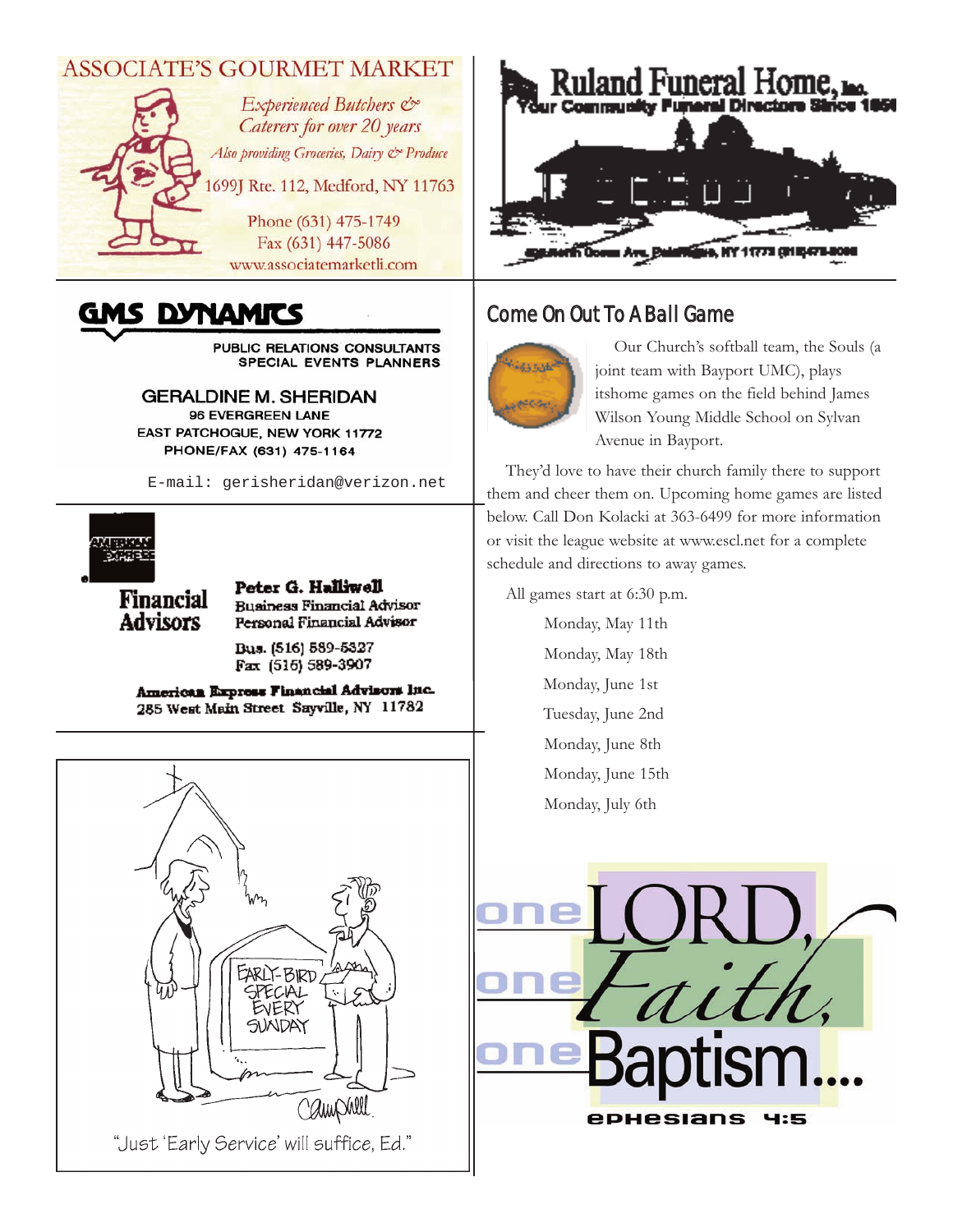# UMC.Org Reviews: Monsters vs. Aliens

Production company: DreamWorks Animation; Director: Rob Letterman, Conrad Vernon; Cast: Reese Witherspoon, Hugh Laurie, Will Arnett, Seth Rogen, Rainn Wilson, Stephen Colbert, Kiefer Sutherland, Paul Rudd; Rating: PG for sci-fi action, some crude humor and mild language.

By Gregg Tubbs



(UMC.org) Dreamworks new animated comedy, Monsters vs. Aliens, serves as the perfect reminder of why we go to the movies in the first place—they're fun!

This tale of lovable, earthbound monsters battling pompous, invading aliens is escapist entertainment in the best sense—a movie that helps you take a break from the cares of everyday reality and simply be entertained. Films just like this lifted the nation's spirits during the Great Depression and—who knows could also be a tonic for these uncertain times. Like the best escapist fare, Monsters vs. Aliens mixes just the right amount of heart and message to make it worthwhile for the whole family.

Susan (voiced by Reese Witherspoon) is a young bride in Modesto, CA, who has enough to worry about on her wedding day. Just before the ceremony begins, Susan is walloped by a glowing green meteorite. Rattled, but unfazed, Susan dusts herself off and marches down the aisle to wed her fiancé Derrick. When Derrick tells her she's glowing, she takes it as a compliment until she realizes she really is glowing with an unearthly green haze. Then she begins growing at an unbelievable pace, reaching almost 50 feet.

Federal agents quickly whisk Susan away to a secret monster containment center. Renamed "Ginormica" by the media, she meets her new compatriots a ragtag, but undeniably family-like group of B-movie monsters: Dr. Cockroach (Hugh Laurie), a brilliant half-man, half- insect; The Missing Link (Will Arnett), part-ape, part-fish and all blustery machismo; B.O.B (Seth Rogen) the affable blob of living jelly; and Insectosaurus, a gigantic but infantile grub. The "Monsters," as they cheerfully call themselves, have been isolated to protect society, even though it's clear that they are more clumsy than menacing. But society soon finds that they need the help of these special rejects.

Then the haughty intergalactic squidalien Gallaxar (Rainn Wilson) invades earth, planning to suck out the very same meteor power—quantonium—that fills Susan's body and turned her into Ginormica. Unable to deal with the threat militarily, the President (Stephen Colbert) and the General (Kieffer Sutherland) release the monsters in a desperate attempt to save the earth. For Susan, the battle is personal. Not only is she fighting to save the earth, but she also knows she is the reason for the invasion. Like it or not, she must embrace her new identity as Ginormica and use her size and incredible strength to save the world with the help of her monster friends.

For kids, Monsters vs. Aliens is a fastmoving romp with clever sight gags, sharp humor, and endearing characters. If you see it in 3D (which I recommend), you also get the added appeal of seamless, eye-popping effects that show just how far 3D has come. For parents of the right age, the movie is a warmhearted homage to almost every sci-fi

*Celebrate your life! Witness for your faith!*

film ever made—from the cheesy giant atomic bug movies of the 1950s to Independence Day in 1996. The old movie in-jokes will make you smile and remember your own childhood.

Between the fun and thrills, Monsters vs. Aliens also instills some important lessons and values. The lovable band of monsters exemplify love and compassion and an inclusive sense of family. As they go into battle, the monsters display courage, deep loyalty to one another, and a willingness to sacrifice for the greater good. For instance, Susan willingly passes up the chance to return to "normal" because she knows she can only save her friends as Ginormica.

Foremost, the film is a parable about self-worth. From the beginning, we learn that Derrick is a self-centered lout. As his wife, Susan plans to devote her life to serving his ego and career. But as Ginormica, she learns that she has worth and a destiny of her own. The monsters themselves undergo a similar transformation. Initially shunned as "rejects" for being different, the monsters become heroes who are celebrated for those very differences. It reminds me of the old saying that "God doesn't make junk." Though different and misunderstood, the monsters are creatures of value and worth.

Monsters vs. Aliens is brisk, imaginative, joyous and often fall-down funny entertainment with just enough tricks up its sleeve (especially in 3D) to set itself apart from the pack. The film also has just enough heart and message to give it some substance. Though the film is not a work of genius, it doesn't have to be. Sometimes all you want is a good, family-friendly "popcorn movie." And if that's what you're looking for, Monsters vs. Aliens hits the spot.